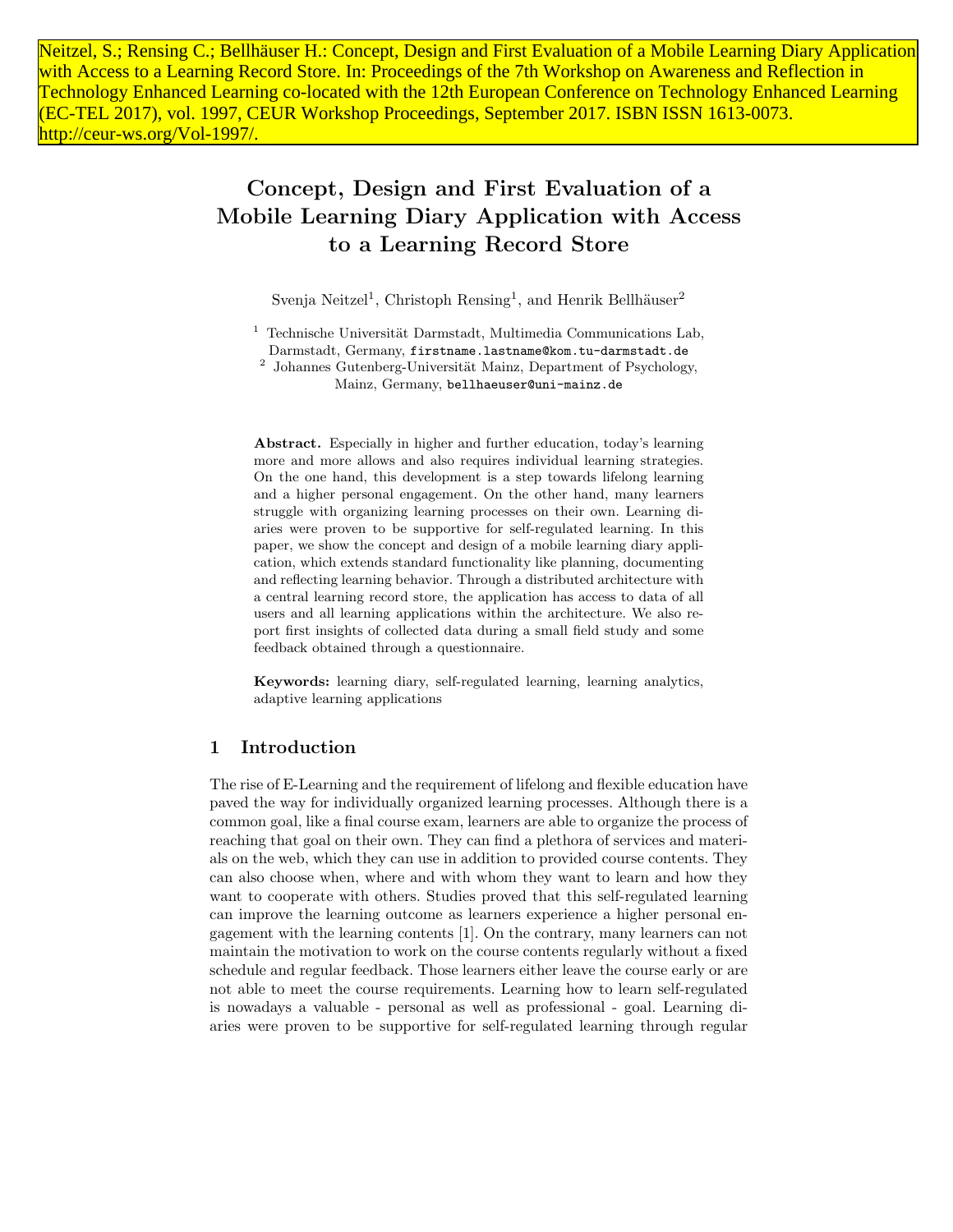planning, documentation and reflection of one's learning behavior [6]. However, the maintenance of a detailed learning diary can be effortful. In this paper, we propose a new concept for a mobile learning diary application, which is superior to traditional learning diaries in that it is part of a distributed architecture of different learning applications and a central learning record store. Our application is able to send adaptive reminders, list activities from other applications and to show statistics about other course participants. Those functionalities can facilitate the maintenance, motivate for reflection, show a more complete picture of one's learning behavior and enable comparison to learning behavior of others.

In Section 2, we motivate our work by introducing related work in the field of supporting self-regulated learning. Section 3 describes the concept and design of our learning diary application and the architecture which allows for sharing learning activity data. After that, in Section 4, we will discuss the results of an initial evaluation comprising an analysis of data collected during a small field study and feedback obtained through a questionnaire. Finally, we will draw some conclusions from our work and give some insights to our plans for the future.

# 2 Related Work

Pedagogical psychologists distinguish between three phases of self-regulated learning [7]: In the phase before learning, learners plan their activities, which are documented and evaluated in the phase during learning. Finally, in the phase after learning, learners reflect their progress and adapt goals and behavior if necessary. Learning diaries, whether on paper or electronic, are a common way to strengthen learners' awareness of their learning behavior in each of the phases. Especially in the planning and reflection phase, many electronic tools for supporting learners have been developed: [8] propose a tool for setting goals and reflecting own behavior which is integrated into a learning application. [4] introduce a plugin for a learning management system, allowing to plan the next learning iteration and to reflect own behavior by comparison of own behavior and behavior of peers.

The provision of means for reflection and comparison are also part of the main goals in the research area Learning Analytics [2]. In recent years, standardized concepts, like Experience API (xAPI) for the formulation of learning activity statements and Learning Record Stores (LRSs) for storing those [3], have established, which theoretically enable the collection and analysis of learning data across different learning applications. As a result, learning applications could make use of much more complete data to support learners with visualizations and interventions. However, most tools for supporting learners in self-regulated learning are using data from a single application. We use xAPI and a LRS to build an architecture, which allows learning applications to use the data of all users and all other applications within the architecture. Further, we designed a mobile learning diary application, which can offer innovative functionalities due to that architecture.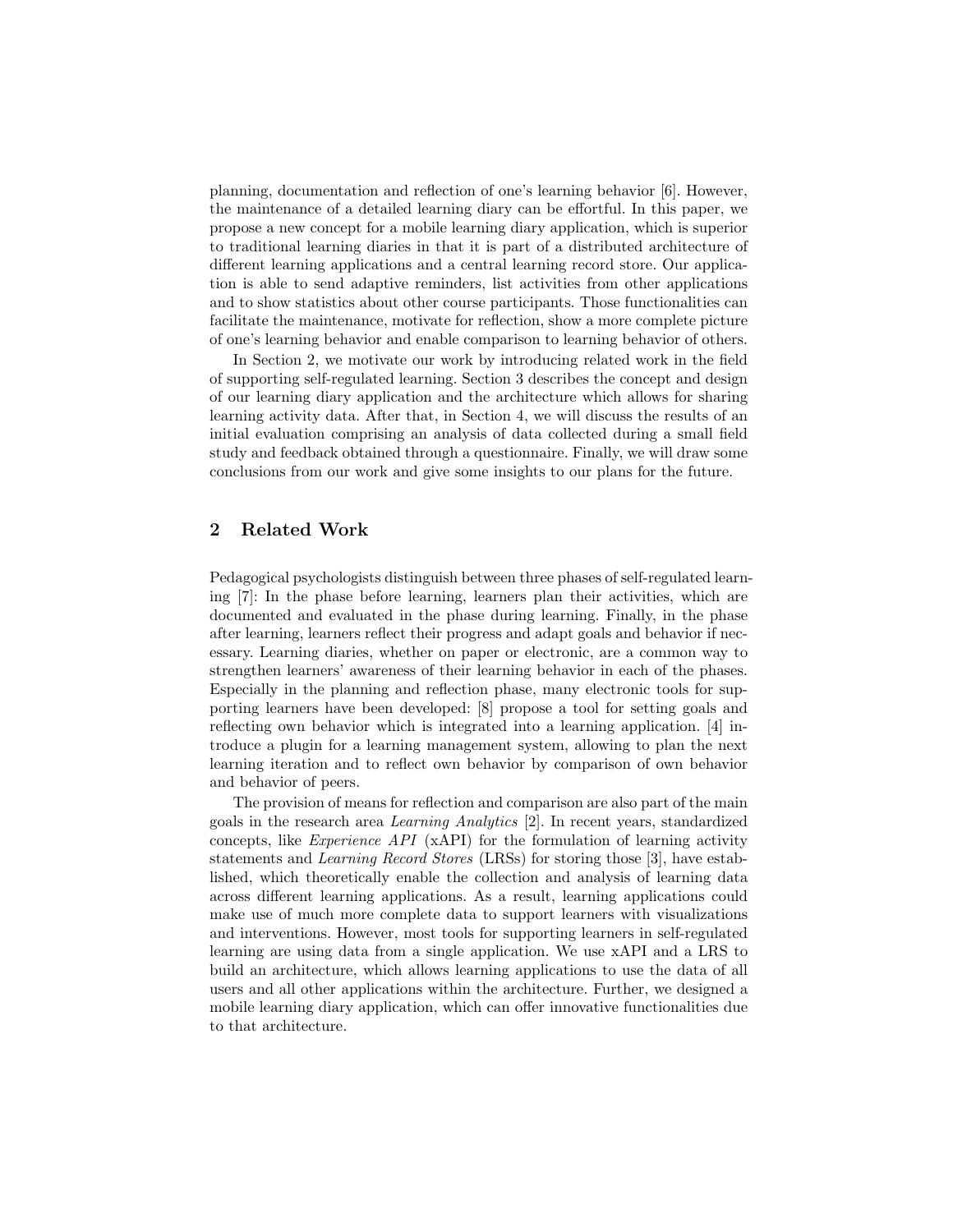## 3 Concept & Design

The proposed mobile learning diary application includes basic learning diary functionality, which comprises planning learning activities, marking activities as done and visualizing planned and done learning activities for the reflection of own learning behavior. The application is innovative over traditional learning diaries in three additional functionalities:

1) Partially adaptive notifications for better maintenance of the learning diary. In order to reduce the daily effort for planning learning activities, the learning diary application reminds its users to plan learning activities for the upcoming week on Sunday afternoon before the respective week. Because we do not expect learners to know the exact time for every learning activity in the upcoming week, only the module the activity is belonging to, the type of the learning activity, the day of the week and the rough duration of the activity<sup>3</sup> has to be provided. On days of the upcoming week, for which learning activities are planned, learners are reminded in the morning to plan their activities of that day with a concrete time. In the evening they are further reminded of marking activities as done or modifying them if necessary. This step motivates regular reflection and further ensures the validity of the data in the learning diary. The app reminds users in form of notifications. Those notifications are adaptive in that they only occur if learning activities are planned and have not been marked as done for the current day. The notification in the evening also occurs when learning activities from other applications were recognized and no temporally matching learning activity was entered in the learning diary. The learner can then add potentially missing activities, which increases the completeness of the collected data.

2) Integration of learning activities from different learning applications. For the integration of learning activities from different learning applications, there is a need of an architecture, see Figure 1, connecting applications and allowing to share data between them. We make use of the standardized concepts xAPI and a central LRS. To connect learners using different identities in different learning applications, we also use a component for identity management [5], which delivers a unique pseudonym to all applications used by a learner, thereby guaranteeing security and privacy requirements. We currently integrated two learning applications, which are the mobile learning diary application and the learning management system Moodle. The learning activities are transmitted as xAPI statements to a central LRS, where they can then be read by other applications. The learning diary application shares statements about planned and performed learning activities, that are used to calculate course statistics. Moodle shares information about resource access, which are read by the learning diary application and integrated in the list of daily learning activities.

<sup>&</sup>lt;sup>3</sup> In the current version of the app, we predefined one module and a set of learning activity types.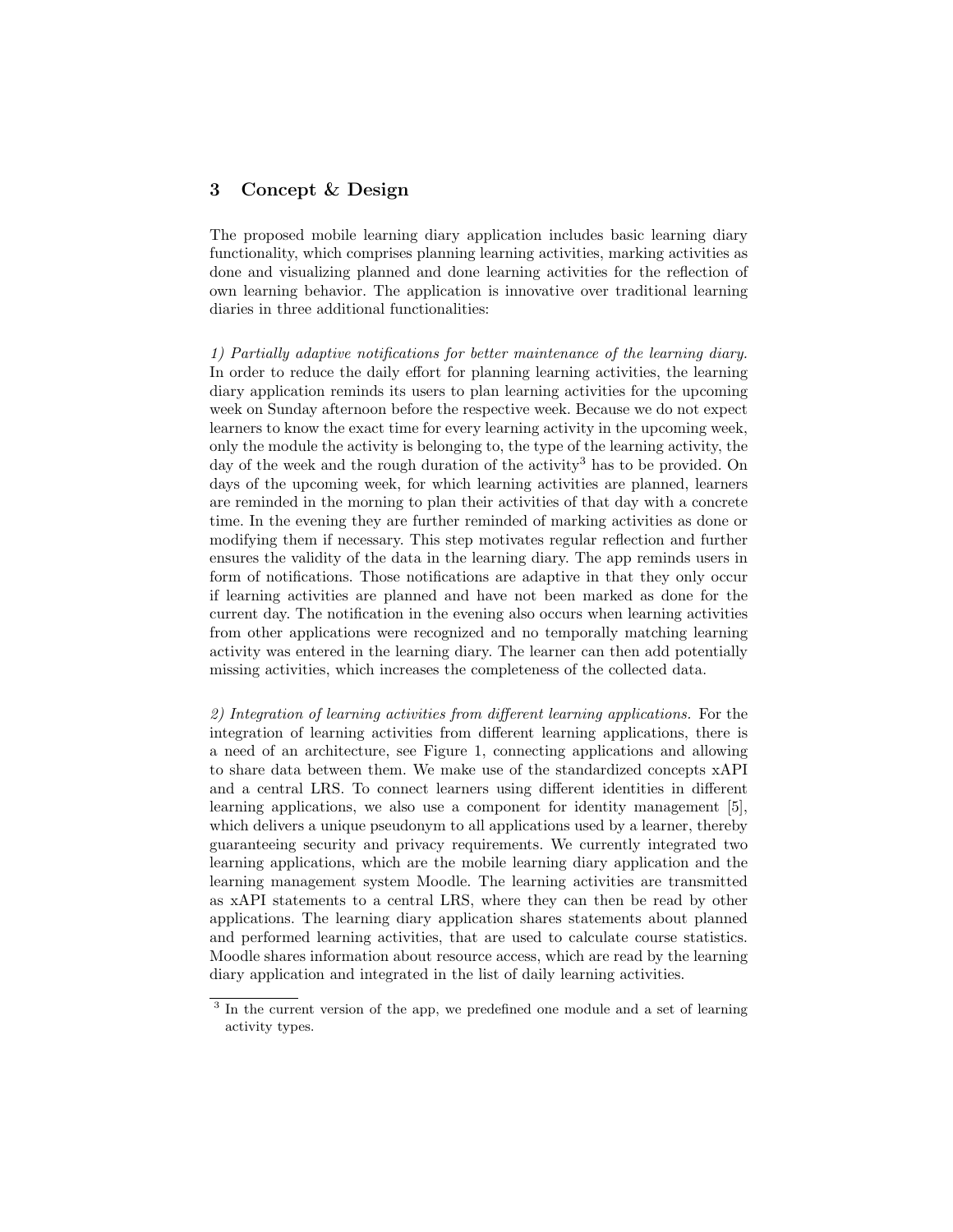

Fig. 1. The proposed architecture, including the learning diary application, Moodle, a central LRS and a component for identity management (Pseudonymity Provider ).

3) Visualization of learning behavior of peers. As mentioned before, the learning diary application shares the manually entered learning activities with the LRS. In the statements, we distinguish between different states of a learning activity (roughly planned, planned with time, done). The information about done learning activities is used to calculate course statistics to allow for a comparison of own behavior with the behavior of others. Information about activities with other states can be used to analyze planning and app usage behavior, as we will show in the evaluation. In the future those information can also be used to support learners in reaching their current goal, for instance with automatic interventions.



Fig. 2. User-Interface of the learning diary application. The left picture shows the list of learning activities entered into the learning diary application or recognized from Moodle. The right picture shows the visualization of own and peers' weekly invested time in the course.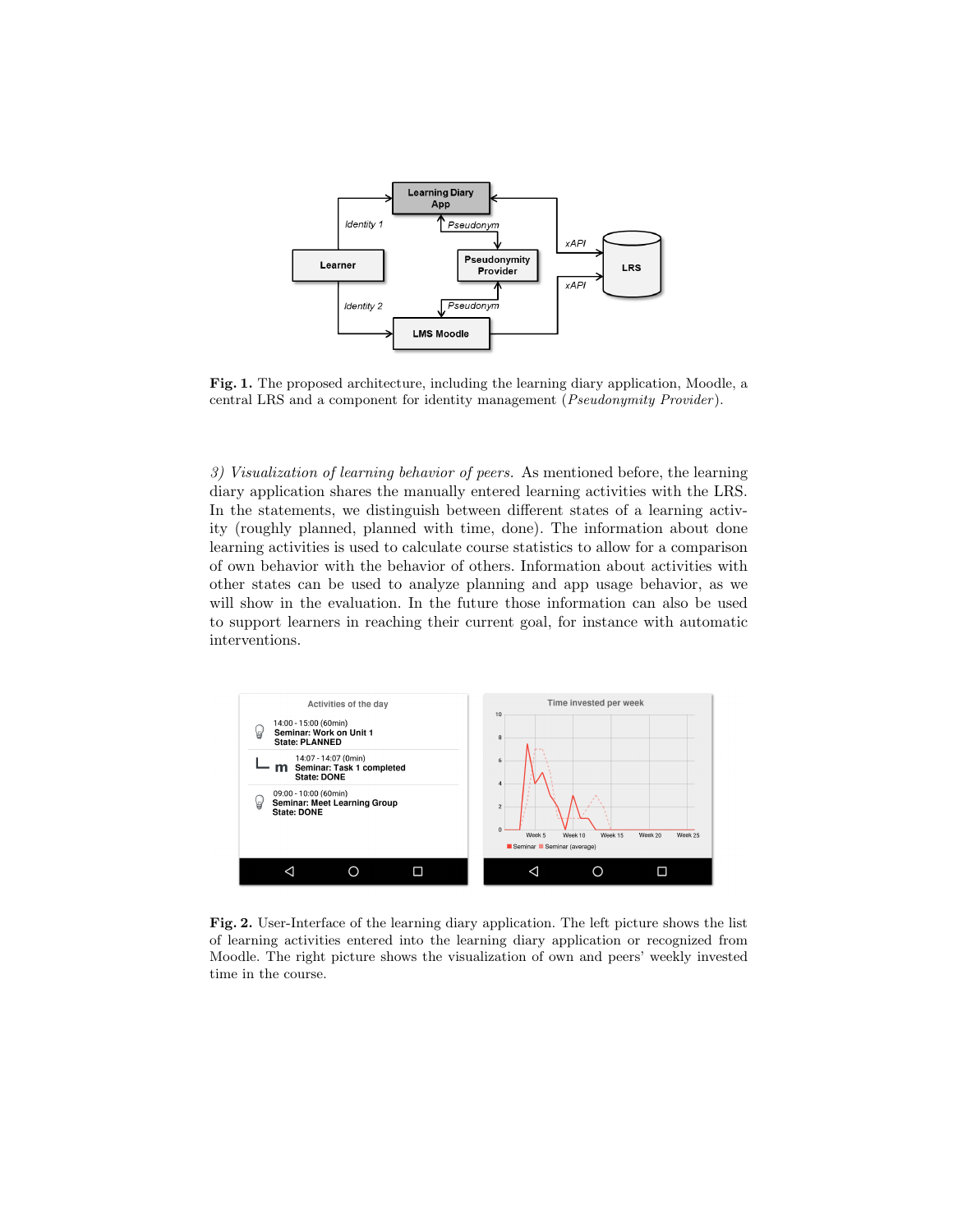#### 4 Evaluation

We applied our approach during April 24th and June 17th, 2017 in a seminar offered by the department of psychology at a German university. The seminar, which was on self-regulated learning for prospective teachers, started with a four week phase of autonomously working on the course contents. Participants were asked to document their learning behavior using the app or a traditional learning diary. Due to the limitation that the app was only available on Android phones, and due to some technical problems in the beginning, most of the students decided to use the traditional approach. However, there were some students showing high interest in using the app despite of the technical issues. Unfortunately, only two users used our app over a longer time: Learner A used the app for 44 days and produced 169 statements describing 112 learning activities. Learner B used the app for 50 days, producing 120 statements for 84 learning activities. We analyzed their usage behavior of the app and present the results in the following. We will also give insights to feedback we obtained using a questionnaire.

Evaluation of partially adaptive notifications for better maintenance of the learning diary. Ideally, we would expect a number of three statements per learning activity (one per state: roughly planned, planned with time, done). However, for both learners we only observe roughly 1.5 statements per activity. For Learner A, 46% of activities have been both planned (either roughly or with time) and marked as done, 21% have been only planned, and 32% have been directly entered as done. For Learner B, only 28% of activities have been both planned and marked as done, while 11% have been only planned and 61% have been directly entered as done. We conclude that it is difficult for learners to adhere to the three phases of self-regulated learning even with reminders. We further suggested learners to plan their learning activities for the upcoming week on Sundays. Learner B seems to follow this suggestion, as 42% of planned activities were created on Sundays. Learner A planned the majority (29 %) of activities on Sundays, too. However, he or she also often created planned activities on Tuesdays (26%) and Fridays (24%). We further analyzed how long learners plan their activities in advance (lead time, i.e., the time the activity was first planned until the time the activity was planned for) as well as how long after a learning activity learners mark it as done (follow-up time, i.e., the time the activity was planned for until the time the activity was marked as done). Figure 3 visualizes the results for Learner A. We can observe a pattern in the lead time indicating a step by step planning of learning activities for upcoming days of the week. In contrast, the follow-up time remains relatively constant, meaning that performed learning activities are marked as such soon after execution. In the feedback questionnaire, learners state they wish to configure if and when reminders are shown. Some also wish a better design and more intuitiveness and also more adaptive functionality, like visually highlighting important and urgent activities. They also propose acquiring more data sources like exam dates or the phone's calendar.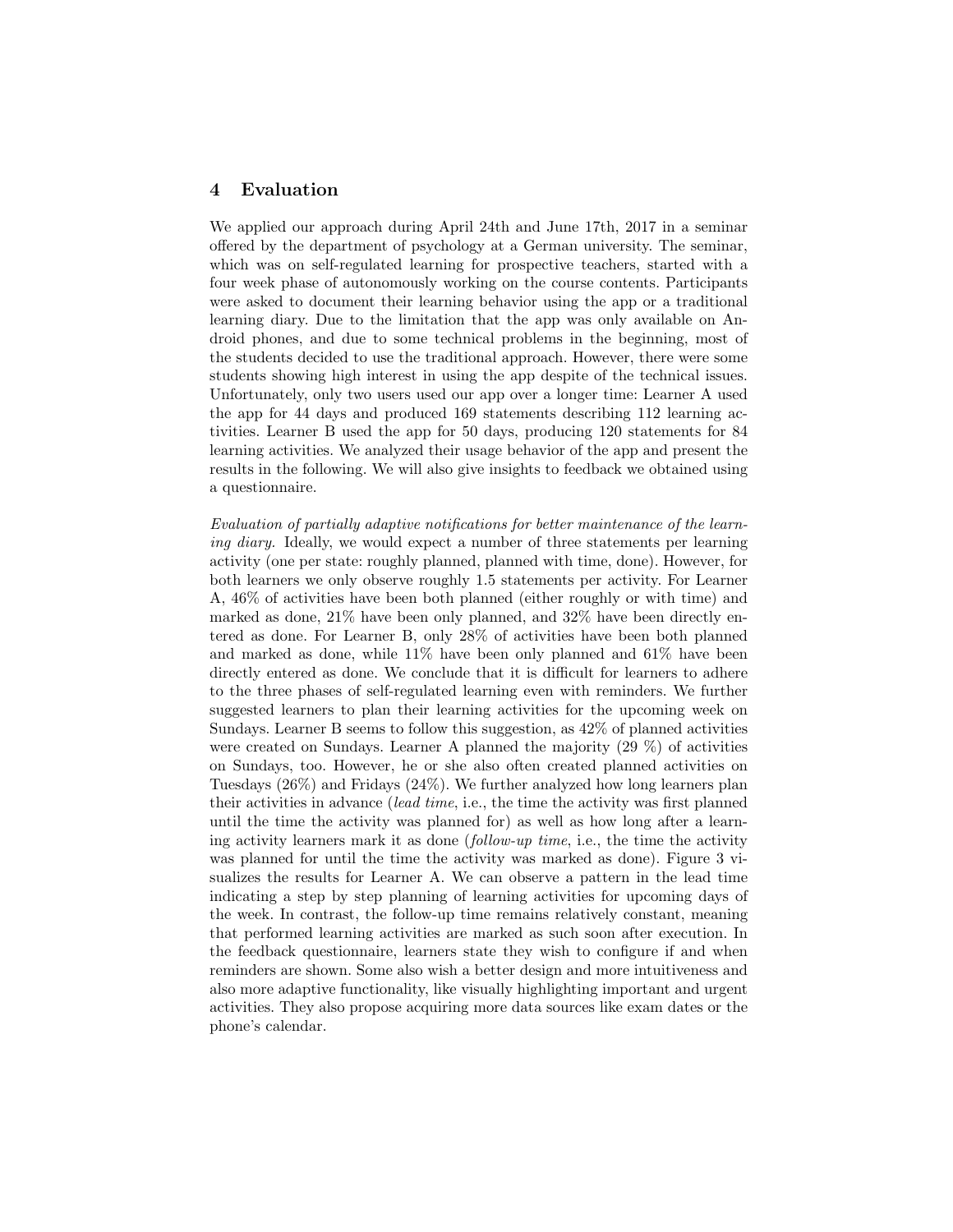

Fig. 3. Visualization of Learner A's lead and follow up time for learning activities.

Evaluation of integration of learning activities from different learning applications. For this part, we analyze learning activities, that were marked as done in the learning diary application together with activities from Moodle. Only one of the two learners (Learner B) used the identity management component for sharing a unique pseudonym between different learning applications. Learner B marked 75 learning activities as done in the learning diary application. Moodle activities were only present within the time of five of those learning activities. Within those five activities, 117 activity statements from Moodle are present in the LRS. In total the learner produced 296 activity statements in Moodle, meaning that 179 statements happened outside of activities that were marked as done in the learning diary. This observation can be interpreted in two ways: First, many learning activities happen without access to Moodle. Probably learners download course material beforehand but work on it outside of Moodle. This stresses the importance for including more applications to our architecture to capture more information on actually performed learning activities. Second, including Moodle activities in the learning diary leads to more complete information about learners' behavior, which stresses the importance of our proposed architecture. Even from the questionnaire, we obtained encouraging feedback for the integration of Moodle activities within the learning diary application.

Evaluation of visualizing peer's learning behavior. The visualization of peers' learning behavior was also rated positively in the feedback questionnaire. Unfortunately, we have not enough users to get further insights on this aspect using data analysis.

#### 5 Conclusion

In this paper, we proposed a mobile learning diary application which is innovative over traditional learning diaries in that it is able to send adaptive reminders, list activities from other applications and show statistics about other course participants. The analysis of data collected during a small field study